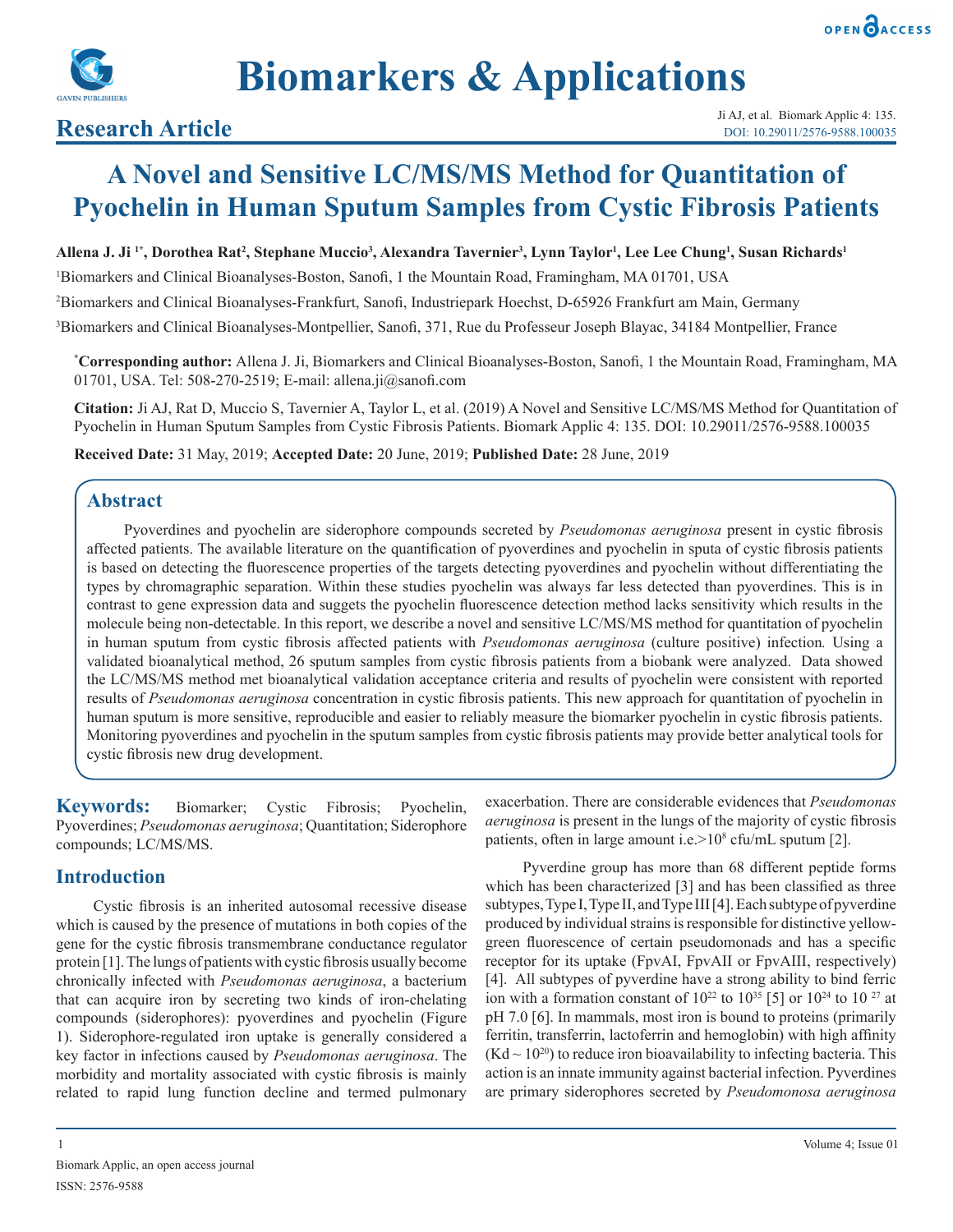from infected cystic fibrosis patients to compete ferric ions from normal iron holding protein like transferrin to support the bacteria growth.





Molecular Weight: 329.37 Da

**Figure 1:** Chemical Structure of pyochelin and its internal Standard.

Pyochelin is considered a secondary siderophore in *Pseudomonosa aeruginosa,* having a much lower iron binding affinity than pyverdines at releasing iron from transferrin [7-9]. It has been a major focus of research on Iron acquisition by *Pseudomonas aeruginosa* related to pyverdine and pyochelin [9-13]. The analytical methods for quantitation of pyverdine and pyochelin in human sputum were based on fluorescence quenching with ferric chloride to form ferripyoverdine, yellow-greenish color at excitation 378 nm and emission 390 to 550 nm [14] or at excitation 405 nm and emission over a range of or 425-530 nm [15] for pyoverdine and at excitation 350 nm and emission 370 to 500 nm for pyochelin. These methods do not have enough sensitivity; especially pyochelin cannot be detected in cystic fibrosis patient sputa with *Pseudomonas aeruginosa* positive or low detectable concentration of [15]. There is not a pyochelin LC/ MS/MS quantitation method for this type of application found in published papers. In this article, we reported a new approach to quantify pyochelin using LC/MS/MS. The method was developed and validated in a linear range of 0.25 to 25µM in human sputum. We also analyzed pyochelin concentration from 26 sputa with known *Pseudomonas aeruginosa* values from cystic fibrosis pateints and found detectable pyochelin concentrations in some of these samples.

### **Materials and Methods**

#### **Reagents and equipment**

Pyochelin was synthesized by Sanofi R&D, Parallel Synthesis & Natural Products Chemistry, Vitry, Lot VAC.XFQ8.225.2, Molecular weight 324.42, purity 69.2%. Internal standard (IS),  ${}^{13}C_{4}$ <sup>-15</sup>N-pyochelin (product code RA11654539, molecular weight 329.37) was synthesized by Isotope Chemistry and Metabolite Synthesis, Sanofi, Frankfurt, Germany. Acetonitrile (HPLC grade), and methanol (HPLC grade) were purchased from Burdick & Jackson (distributed by VWR Scientific Products, Newark, NJ, USA).

Ammonium acetate, PBS Buffer (10× concentrate, pH 7.4), Tween® 20, Bovine Serum Albumin (BSA), and DL-Dithiothreitol (DTT) Solution ( $\sim 1$ M in H<sub>2</sub>O) were purchased from Sigma Aldrich (St. Louis, MO, USA). Deionized water was obtained from an inhouse Milli-Q DI System (Millipore, Billerica, MA, USA).

Human sputum samples collected from donors without cystic fibrosis were purchased from Bioreclamation, Westbury, New York, USA. Human sputum samples from cystic fibrosis patients with for *Pseudomonas aeruginosa* results were purchased from BioPartner, Woodland Hills, CA, USA.

The triple quadrupole mass spectrometer, model Sciex API 4000 was manufactured by Applied Biosystems (Toronto, Canada). Acquity UPLC System (H class) was manufactured by Waters Corporation (Milford, MA, USA). Multi-tube vortex was from VWR Scientific Products (Bridgeport, NJ). An HPLC column, Chromenta<sup>™</sup> KB-SiO<sub>2</sub> HILIC, 2.1 mm × 100 mm, 120Å, 3 µm was purchased from Columnex LLC, San Diego, CA, USA. Centrifuge, Allegra<sup>TM</sup> 6R was manufactured by Beckman Coulter Inc. Indianapolis, IN, USA; Eppendorf micro centrifuge was made by Brinkman, Boston, MA, USA; MaxQ™ 4450 benchtop incubating orbital shaker was made by Thermo Scientific; and Sonicator was manufactured by Thomas Scientific Inc., Swedesboro, NJ, USA.

#### **Preparation of homogenized sputum**

For the matrix of pyochelin standards and quality control samples, individual human sputum samples (0.5 to 4 g, 15-20 lots from non-CF patients with *Pseudomonas aeruginosa* results) were transferred to pre-weighted 15-mL conical polypropylene tubes with cap and weighed, respectively. The net sputum weight in each tube was calculated. Using 1:1 (w/v) ratio, a volume of homogenizing solution (PBS Buffer  $(1\times)$  with 0.1%  $(v/v)$  Tween® 20, 2% (w/v) BSA, 0.2% DTT) was added to each sputum sample tube to thin the viscosity of sputum. The sample tubes were vigorously vortexed and then incubated on an orbital shaker at 400 rpm at Room Temperature (RT) for 45 minutes. Then the sample tubes were vortexed briefly and centrifuged at  $1000 \times g$  for 30 minutes at RT. The top clear homogenized sputum solution (homogenized sputum) from multiple sample tubes (control sputa without detectable pyochelin) were combined, mixed into one 50-ml centrifuge tube, then the pooled homogenized sputum solution was aliquoted to 4.0 mL per tube with screw cap and stored at -80<sup>º</sup> C for future standards and QC preparation and extraction. For individual cystic fibrosis patient sputum samples, the homogenized sputum samples are prepared according to the above procedure individually (not pooled) and the homogenized sputum from each patient sample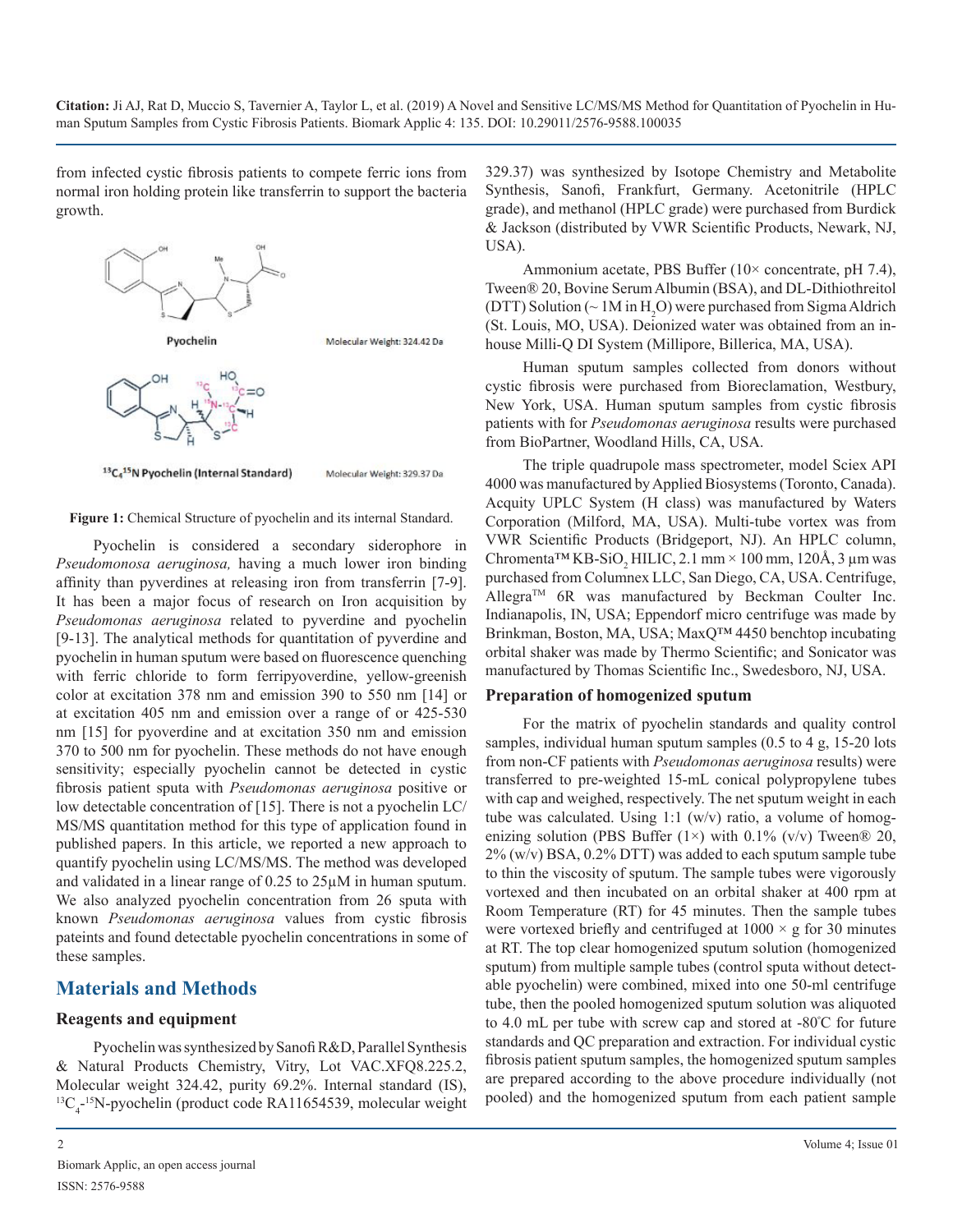was stored at -80 <sup>º</sup> C for further extraction.

# **Preparation of pyochelin standards and QCs in homogenized sputum**

Primary pyochelin stock solution, 2.50 mM, (0.811 mg/mL, molecular weight 324.42, with correction of purity 69.2%) was prepared in methanol. The two independently weighted pyochelin stock solutions were prepared, diluted, and chromatographically compared to be  $\leq 10\%$  difference to confirm the correctness. The two stock solutions (Stock A for calibration standards and Stock B for QCs) were then aliquoted to 100 µL per 2-ml HPLC vial for multiple vials. These HPLC vials were evaporated under nitrogen flow at 37 ºC heat block to dryness. All dry vials were stored at -20 ºc for future analysis use. At the time of sample analysis, a dry vial of pyochelin was reconstituted with 100 µL of methanol, vortexed, sonicated for 5 minutes at RT; then 900 µL of methanol was added to the same vial to make 250  $\mu$ M pyochelin secondary solutions. Calibration Standards (400 -1000  $\mu$ L) were prepared by mixing appropriate volume of 250 µM pyochelin stock solution A with the blank homogenized sputum to generate eight concentrations at 0.125, 0.250, 0.500, 1.25, 2.50, 5.00, 11.25, and 12.5µM which were corresponding to final sputum pyochelin concentrations of 0.250, 0.500, 1.00, 2.50, 5.00, 10.0, 22.5, and 25.0 µM due to 1:1 w/v ratio mix at homogenizing step. Quality Control (QC) samples (600 - 1500  $\mu$ L) were prepared in a similar way as standards using pyochelin 250 µM stock solution B mixed with the blank sputum homogenizing supernatant to generate LLOQ, low, mid, and high QC at 0.125, 0.375, 3.75, and 10.0 µM, which were corresponding to final sputum pyochelin concentrations of 0.250, 0.750, 7.50, and 20.0 µM. Both calibration standards and QCs were prepared freshly for each run in the method validation. A system validation solution containing 0.00852  $\mu$ M Pyochelin and 0.0710 µM IS in solvent of 80% Acetonitrile, 20% Water, 0.01% DTT  $(v/v/v)$  was prepared for daily system suitability check.

#### **Extraction procedure for homogenized sputum**

Aliquots of 100 µL of homogenized sputum calibration standards, QC samples, blank homogenized sputum, and unknown cystic fibrosis patient homogenized sputum samples were pipetted to pre-labelled 1.5-mL micro-centrifuge tubes. Aliquots of 1.0 mL of internal standard working solution (0.312  $\mu$ M <sup>13</sup>C<sub>4</sub>-<sup>15</sup>Npyochelin in 100% acetonitrile) were added to each tube except the samples without internal standard (1.0 mL of IS solvent, acetonitrile used for this sample). All samples were vortexed in a multi-vortex at 2000 rpm for one minute for twice and then centrifuged in Eppendorf centrifuge at 13200 rpm for 5 minutes. The supernatant 100  $\mu$ L from each tube was transferred to a 2-mL clean HPLC glass vial, then diluted with 300 µL of the diluent (80% Acetonitrile, 20% Water,  $0.01\%$  (v/v) DTT), and mixed briefly. The diluted supernatant samples (10 µL) were submitted for LC/MS/MS analysis.

#### **LC/MS/MS Conditions**

Liquid chromatographic separation procedures were carried out using a Chromenta<sup>TM</sup> KB-SiO<sub>2</sub> HILIC column, 2.1 mm × 100 mm, 120Å, 3 µm (Columnex LLC) at room temperature with a 5 minutes' gradient program at the flow rate of 0.4 mL/min on a Waters Acquity UPLC system with mobile phase A (MPA, 50% Acetonitrile, 50% Water, 10 mM Ammonium Acetate) and mobile phase B (MPB, 95% Acetonitrile, 5% Water, 10 mM Ammonium Acetate). The gradient program was at 0 to 3.5 minutes with a ramp 5% MPA to 50% MPA, 3.5 to 3.6 minutes from 50% to 5% MPA, and 3.5 to 5.0 minutes stayed 5% MPA. The UPLC auto sampler temperature was maintained at 4 <sup>º</sup> C. The triple quadrupole Sciex API-4000 mass spectrometer was operated at positive electrospray ionization mode in multiple reaction monitoring (MRM) mode, Ion source temperature at 550 °C, dwell time 150 milliseconds. The mass spectrometry transitions were:  $m/z$  325.6 $\rightarrow$ 191.3 for Pyochelin and 330.2  $\rightarrow$ 151.1 for IS. Both  $m/z$  transitions were using decluttering potential 70 volt (v), entrance potential 10v, and collision energy 35v. The collision cell exit potential was 11.0v for Pyochelin and 8.0v for IS.

#### **Pyochelin method validation and sample analysis**

According to US Food and Drug Administration bioanalytical method validation for industry guidance May 2018 [16,17], the method validation elements of specificity, sensitivity, linearity, precision and accuracy, dilution integrity, stability, carryover, extraction recovery, and matrix effect were evaluated during method validation. The software, analyst (version 1.6.1, AB Sciex, Toronto, Canada), was used for MS/MS data processing. Peak area ratios of pyochelin to internal standard were plotted versus a calibration curve. Linear regression model employing a 1/x weighting was used to calculate the concentrations in QC and unknown samples. There was not endogenous pyochelin found in pooled homogenized sputum matrix**.** Twenty-six sputum samples from BioPartners with pre-measured *Pseudomonas aeruginosa* values were individually homogenized with the homogenization buffer described in this article. The supernatant solutions of these homogenized sputum lots were extracted and analyzed on the LC/ MS/MS system.

# **Results and Discussion**

### **Specificity and sensitivity**

The ion chromatogram of pyochelin and its internal standard from a non-CF patient sputum blank 00, a lower limit of quantitation (LLOQ) 0.25 µM pyochelin, and a CF patient sputum sample acquired in the API-4000 conditions described in the experimental section are presented in (Figure 2). The chromatograms indicated adequate signal to noise at LLOQ, being much higher than 10 fold. The method showed good specificity for pyochelin quantitation. The detection limit was 0.011 µM (3x of noise). The LLOQ of human plasma was validated 0.250 µM. The intra-and inter-day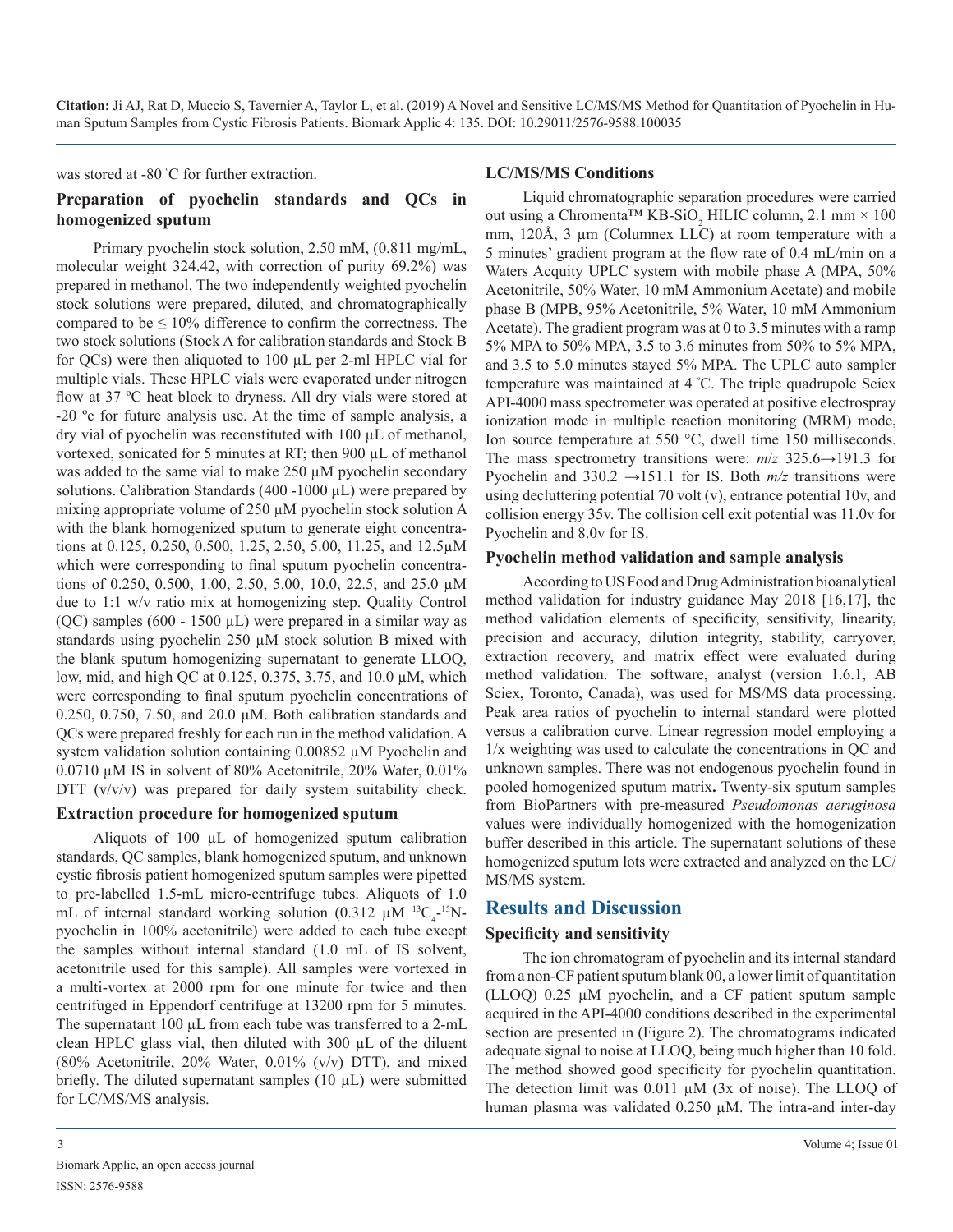precision was expressed in terms of the coefficients of variation within a run and among runs using spiked LLOQ and QC samples. Intra-day precision of the LLOQ was from 5.0 to 10.9% for CV and intra-day accuracy (%Bias) was from 2.6 to 5.8% except the  $2<sup>nd</sup>$  run, 21.1%. Inter-day precision and accuracy for all 4 runs were 10.4% for CV and 8.2% for bias (n =20), respectively **(**Table 1, the first column**)**. The sensitivity of the assay passed validation acceptance criteria. In our later analytical work, the API-4000 mass spectrometer was changed to Qtrap-6500 so that the assay sensitivity was able to reach to 0.030 µM which was eight time sensitive than the reported method.



**Figure 2:** The ion chromatograms of pyochelin from extracted human sputum samples. (a) blank human sputum from a non-cystic fibrosis patient; (b) Spiked Pyochelin at LLOQ 0.25 µM in the blank sputum; (c) a cystic fibrosis patient sputum with pyochelin concentration at 1.33 µM.

#### **Linearity**

The pyochelin human sputum standard curve was validated from 0.25 to 25.0 µM using approximately 0.5 to 10 g of human sputum. Pyochelin concentrations ( $\mu$ M) were obtained using  $1/x^2$ weighted linear regression analysis of the 8 calibration standards after comparison of mean absolute bias using weighted linear regression at  $1, 1/x$  and  $1/x^2$ , respectively. All standard curves from the four core validation runs had coeffi¬cients of determination  $(r2) \ge 0.9958$ . During method development, we found pyochelin calibration curve was not linear.

The concentration of DDT in final injection solution was optimized and determined that only when DDT concentration was in range of 0.01 to 0.05%, it could produce a constant response factor of pyochelin. Therefore,  $0.01\%$  DDT(v/v) was used in 300  $\mu$ L of the diluent (80% Acetonitrile, 20% Water, 0.01% (v/v) DTT) for final supernatant dilution before LC/MS/MS analysis.

#### **Precision and accuracy**

The intra-day Accuracy (% Bias) QC samples at three different concentrations (0.750, 7.50 and 20.0 µM) ranged from -8.5 to 7.7% with precision (CV) ranging from 1.8 to 12.9%. Interday accuracy ranged from 2.8 to 6.9% for bias with a CV range from 8.0 to 11.6% **(**Table 1, the last 3 columns**)**. It was noted that the second core validation run had a bias of 21.1% for LLOQ, 21.3% for QCL, 18.1% for QCM, and 18.0% for QCL. This run should not be rejected because there was not an identified cause in operation. Our validation acceptance criteria were set as (a) at least 3 inter-day runs must pass intra-day acceptance criteria; (b) if any intra-day runs fail to meet acceptance criteria, the last two runs must consecutively pass the intra-day acceptance criteria; and (c) overall inter-day precision and accuracy for all runs must pass inter-day acceptance criteria. Therefore, overall the validation performance passed intra-day and inter-day acceptance criteria even if the 2nd run failed to meet %bias acceptance criteria.

It is worth noting that due to mixing of 1:1 weight to volume ratio of patient sputum sample to the homogenizing solution, the actual pyochelin concentration in the final homogenized sputum is only half of the patient sputum concentration. Carryover impact was performed by injecting an extracted sputum blank 00 (no Pyochelin or IS) after the highest standard  $(25.0 \mu M)$  in all validation runs that contained a standard curve. Carryover impact to LLOQ was calculated using the analyte or IS peak area counts in blank 00 after standard 8 divided by the analyte or IS peak area counts in Standard 1, respectively. The carryover from 7 validation runs was  $\leq$  7.1% for pyochelin and 0% for IS. Therefore, the carryover was acceptable for both pyochelin ( $\leq$  20% of LLOQ) and IS ( $\leq$  5.0% of added IS) and does not have an impact on the analytical method.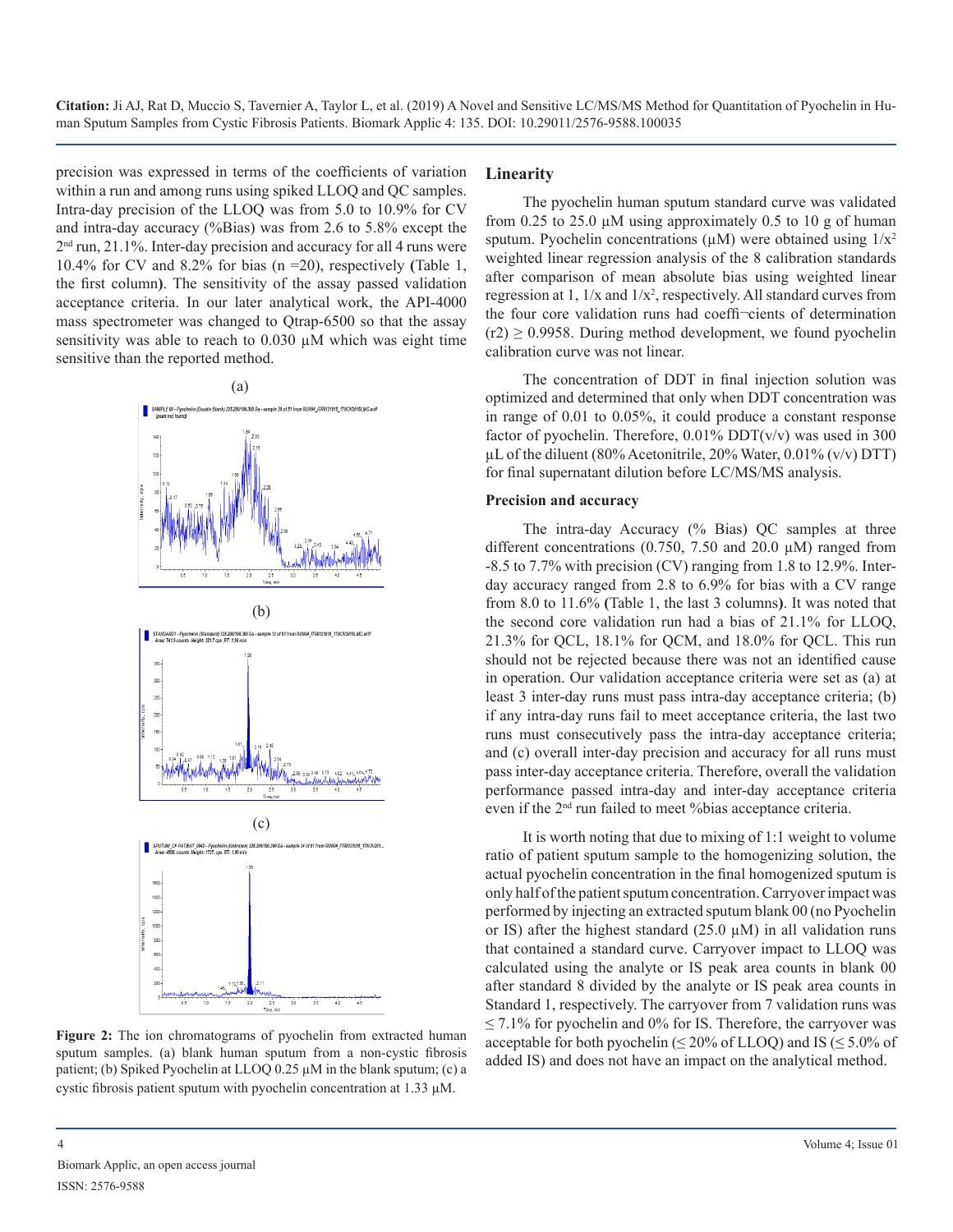|           | QC ID<br>Conc., $\mu$ M | <b>LLOQ</b><br>0.250    | <b>QCL</b><br>0.750 | <b>QCM</b><br>7.50 | QCH<br>20.0      |
|-----------|-------------------------|-------------------------|---------------------|--------------------|------------------|
|           | $%$ CV                  | 5.0 to 10.9             | 2.8 to 4.7          | 2.5 to 12.9        | 1.8 to 5.1       |
| Intra-Run | $%$ Bias                | 2.6 to $5.8^{\text{a}}$ | $-8.5$ to $-0.7b$   | $-4.0$ to $7.7b$   | $-0.3$ to $1.3b$ |
| 4 Runs    | $n/R$ un                |                         |                     |                    |                  |
|           | $\%$ CV                 | 10.4                    | 11.6                | 10.2               | 8.0              |
| Global    | $%$ Bias                | 8.2                     | 2.8                 | 6.9                | 5.0              |
| Inter-Run | n                       | 20                      | 20                  | 20                 | 20               |

a) LLOQ of Runs 1, 3 and 4's intra-day and overall 4 runs inter-day met  $\leq \pm 20\%$  bias acceptance criteria except the 2<sup>nd</sup> run, LLOQ's bias was 21.0%.

b) Precision and accuracy of OCL, OCM, and OCH in Runs 1, 3 and 4's intra-day and overall 4 run inter-day met  $\leq \pm 15\%$  acceptance criteria except the 2<sup>nd</sup> run, the bias was 21.3% for QCL, 18.1% for QCM, and 18.0% for QCL.

**Table 1:** Precision and Accuracy of Pyochelin in Human Sputum.

#### **Post-extract dilution integrity**

Post-extract dilution integrity was performed at dilution quality control samples (QCD2X and QCD5X, 40  $\mu$ M) using the concentration of two times (2X) of the QCH level. The QCD2X and QCD5X samples were first extracted in 5 replicates per group without matrix dilution.

The final injection solution was diluted with a pool of extracted blank 0 (blank with IS) in volume of 1:1 or 1:4 of each extracted QCD2X or QCD5X sample to extracted sputum blank 0. The dilution integrity results showed that post-extract dilution had %CV from 4.0 to 5.0 % and bias ranged from -5.4 to -2.0% in Table 2. which met acceptance criteria (Table 2). This type of dilution is more convenient than the matrix dilution before sample extraction and saves time for repeat sample analysis. Sputum blank with IS (control sputum) from the same run was used as the diluent for post-extraction dilution which kept the IS concentration similar to the IS counts from standards after dilution but only the analyte concentration was diluted. In this way, pyochelin concentration in the diluted sample could be calculated from calibration curve and then multiplied by the dilution factor.

|                                                                                                                                                                                                                                                                                                                 | Dilution Factor 2X<br>$QCD2X (40.0 \mu M)$ | Dilution Factor 5X<br>$QCD5X (40.0 \mu M)$ |  |  |  |
|-----------------------------------------------------------------------------------------------------------------------------------------------------------------------------------------------------------------------------------------------------------------------------------------------------------------|--------------------------------------------|--------------------------------------------|--|--|--|
| Mean                                                                                                                                                                                                                                                                                                            | 39.2                                       | 37.8                                       |  |  |  |
| <b>SD</b>                                                                                                                                                                                                                                                                                                       | 1.55                                       | 1.88                                       |  |  |  |
| $\%CV$                                                                                                                                                                                                                                                                                                          | 4.0                                        | 5.0                                        |  |  |  |
| % Bias                                                                                                                                                                                                                                                                                                          | $-2.0$                                     | $-5.4$                                     |  |  |  |
| n                                                                                                                                                                                                                                                                                                               |                                            |                                            |  |  |  |
| The detailed post-extraction dilution procedures:<br>$2X = 100 \mu L$ final sample solution mix with 100 $\mu L$ of extracted blank 0 solution (with IS) and inject the sample.<br>$5X = 100 \mu L$ final sample solution mixed with 400 $\mu L$ of extracted blank 0 solution (with IS) and inject the sample. |                                            |                                            |  |  |  |

**Table 2:** Dilution Integrity of Pyochelin in the Post Extracted Sample.

### **Stability**

Stability of pyochelin was evaluated during method validation in various conditions. Results (Table 3) demonstrated that pyochelin was stable after three cycles of freeze–thaw at ‑80 <sup>º</sup> c/ room temperature and stable for up to 17 days at -80 <sup>º</sup> C in homogenized sputum samples. Pyochelin was stable for up to 72 hours at 4 <sup>º</sup> C after reinjecting extracted samples using the initial injected standard curve at time zero (or baseline) for its concentration regression. Pyochelin was also stable and reproducible after 72 hours at 4 °C and then reinjecting the entire run using reinjected standard curve to regress the concentration (comparing to time zero results from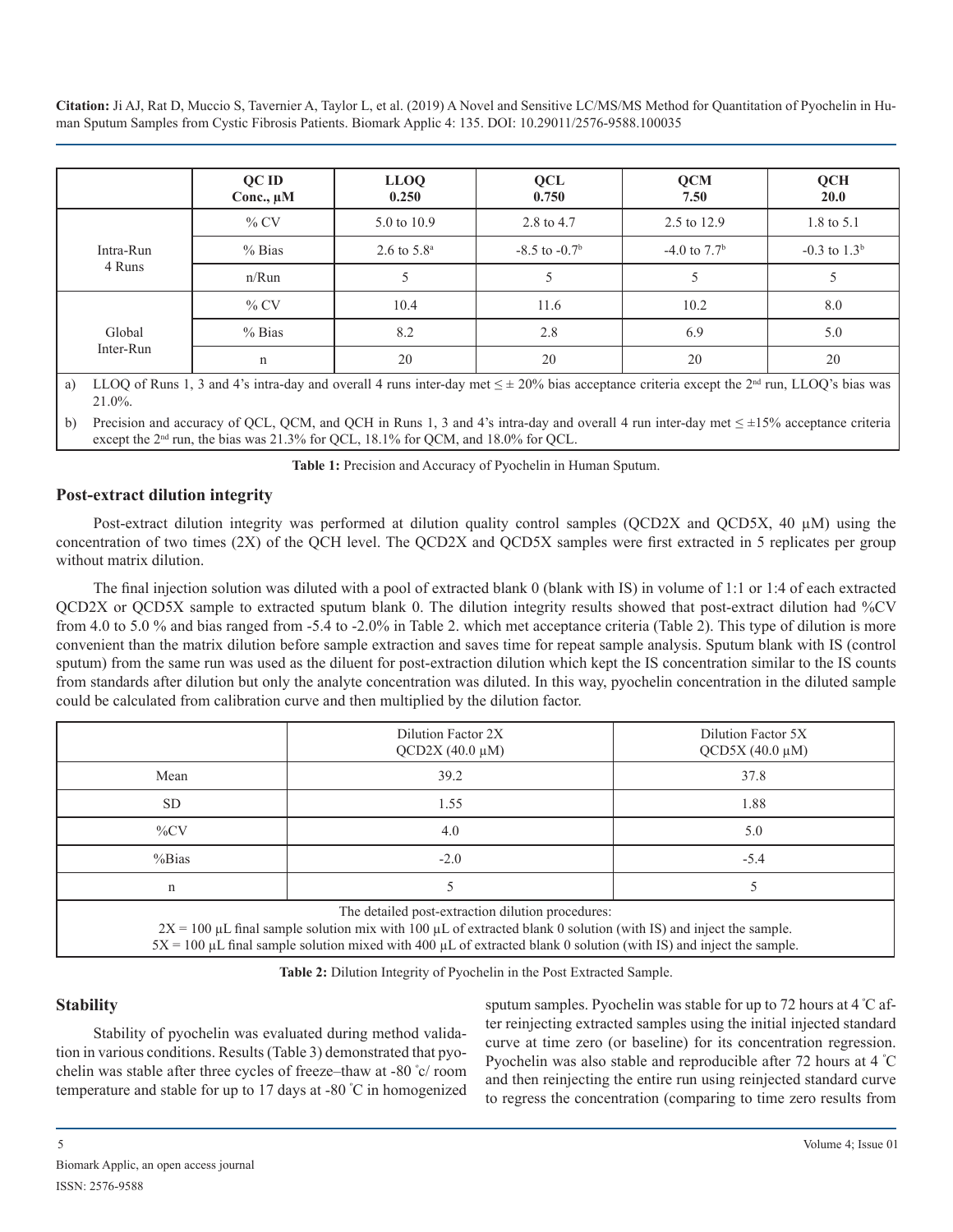the regression of baseline standard curve). Pyochelin was also stable for up to 34 days at -20 <sup>º</sup> C in methanol (stock solution) and 24 days at -20 º C in 80% acetonitrile/20% water/0.01% DTT solution in the system validation solution.

| <b>Name</b>                     | <b>Matrix</b>                                                          | <b>Conditions</b>                  | <b>Results</b>                                                                  |  |
|---------------------------------|------------------------------------------------------------------------|------------------------------------|---------------------------------------------------------------------------------|--|
| Freeze/Thaw Stability           | Homogenized Human Sputum                                               | 3 cycles at -80<br>$\mathrm{C/RT}$ |                                                                                 |  |
| Long Term Stability             | Homogenized Human Sputum                                               | 17 days at $-80^{\circ}$ C         | % $\text{CV} \leq 5.5\%$ , % Bias $\leq \pm 12.3\%$                             |  |
| Re-injection Stability          | Diluted extracted sputum solution (82.5%ACN/<br>17.5%Water/0.0075%DTT) | 72 hours at 4 $\degree$ C          | % CV $\leq$ 3.8%, % Bias $\leq \pm 5.1\%$                                       |  |
| Reinjection<br>Reproducibility  | Diluted extracted sputum solution (82.5%ACN/<br>17.5%Water/0.0075%DTT) | 72 hours at $4^{\circ}$ C          | % $\text{CV} \leq 3.7\%$ , % Bias $\leq \pm 6.5\%$                              |  |
| <b>Stock Solution Stability</b> | Methanol                                                               | 34 days at $-20^{\circ}$ C         | % Difference from the fresh<br>solution, $4.0\%$<br>% Difference from the fresh |  |
| <b>SVS Stability</b>            | 80%ACN/20%Water/0.01%DTT                                               | 24 days at -20 $^{\circ}$ C        | solution, $6.8\%$                                                               |  |

**Table 3:** Pyochelin Stability in Homogenized Human Sputum, Processed Samples, and Solutions.

#### **Extraction recovery**

Extraction recovery was assessed by comparing the mean peak area of extracted (QCL, QCM and QCH) at each group to the mean peak area of extracted matrix blank without IS that was post-spiked with Pyochelin and IS in each group. Pyochelin or IS extraction recovery was evaluated at three concentration levels (QCL, QCM and QCH), each in five replicates ( $n = 5$ ), respectively. The mean % extraction recovery, SD, and % CV at  $n = 5$  were calculated using group mean of the peak area from extracted sample divided by mean of peak area from the post-spiked samples for pyochelin or IS, respectively. The overall mean of extraction recoveries for the analyte and IS are calculated from the three concentration group means and %CV was calculated also. The results in Table 4 show that the mean extraction recoveries were 99.2% for Pyochelin and 96.5% for the IS. The overall %CV from the three pyochelin concentration groups was  $\leq 7.4\%$  which met acceptance criteria  $\leq 15\%$ . There was not an analyte concentration dependent issue on the analyte extraction recovery. The data showed near 100% extraction recoveries for Pyochelin and IS in the sputum assay.

|                                       |                                        |                                | Pyochelin                           |                      |                                | <b>IS</b>                           |                        |
|---------------------------------------|----------------------------------------|--------------------------------|-------------------------------------|----------------------|--------------------------------|-------------------------------------|------------------------|
| <b>Validation</b><br><b>Sample ID</b> | <b>Statistics</b><br><b>Parameters</b> | <b>Pre-Spiked</b><br>Peak Area | Post-<br><b>Spiked</b><br>Peak Area | Analyte<br>Recovery% | <b>Pre-Spiked</b><br>Peak Area | Post-<br><b>Spiked</b><br>Peak Area | <b>IS</b><br>Recovery% |
|                                       | Mean                                   | 3042                           | 3065                                | 99.2                 | 27385                          | 30286                               | 90.4                   |
| QCL                                   | S.D.                                   | 236                            | 172                                 |                      | 2060                           | 849                                 |                        |
| $0.75 \mu M$                          | $\%CV$                                 | 7.8                            | 5.6                                 |                      | 7.5                            | 2.8                                 |                        |
|                                       | n                                      | 5                              | 5                                   |                      | 5                              | 5                                   |                        |
|                                       | Mean                                   | 26655                          | 26206                               | 100.9                | 25471                          | 24430                               | 104.3                  |
| <b>QCM</b>                            | S.D.                                   | 2842                           | 1383                                |                      | 3483                           | 1431                                |                        |
| $7.50 \mu M$                          | $\%CV$                                 | 10.7                           | 5.3                                 |                      | 13.7                           | 5.9                                 |                        |
|                                       | n                                      | 5                              | 5                                   |                      | 5                              | 5                                   |                        |
|                                       | Mean                                   | 89056                          | 91427                               | 97.4                 | 30971                          | 32697                               | 94.7                   |
| <b>OCH</b>                            | S.D.                                   | 18052                          | 5786                                |                      | 9465                           | 2784                                |                        |
| $20.0 \mu M$                          | $\%CV$                                 | 20.3                           | 6.3                                 |                      | 30.6                           | 8.5                                 |                        |
|                                       | n                                      | 5                              | 5                                   |                      | 5                              | 5                                   |                        |
| Overall Mean Recovery                 |                                        |                                |                                     | 99.2                 |                                |                                     | 96.5                   |
| <b>SD</b>                             |                                        |                                |                                     | 1.75                 |                                |                                     | 7.12                   |
|                                       | $\%CV$                                 |                                |                                     | 1.8                  |                                |                                     | 7.4                    |
|                                       | $\mathbf n$                            |                                |                                     | 3                    |                                |                                     | 3                      |

**Table 4:** Extraction Recovery of Pyochelin and IS in Human Sputum.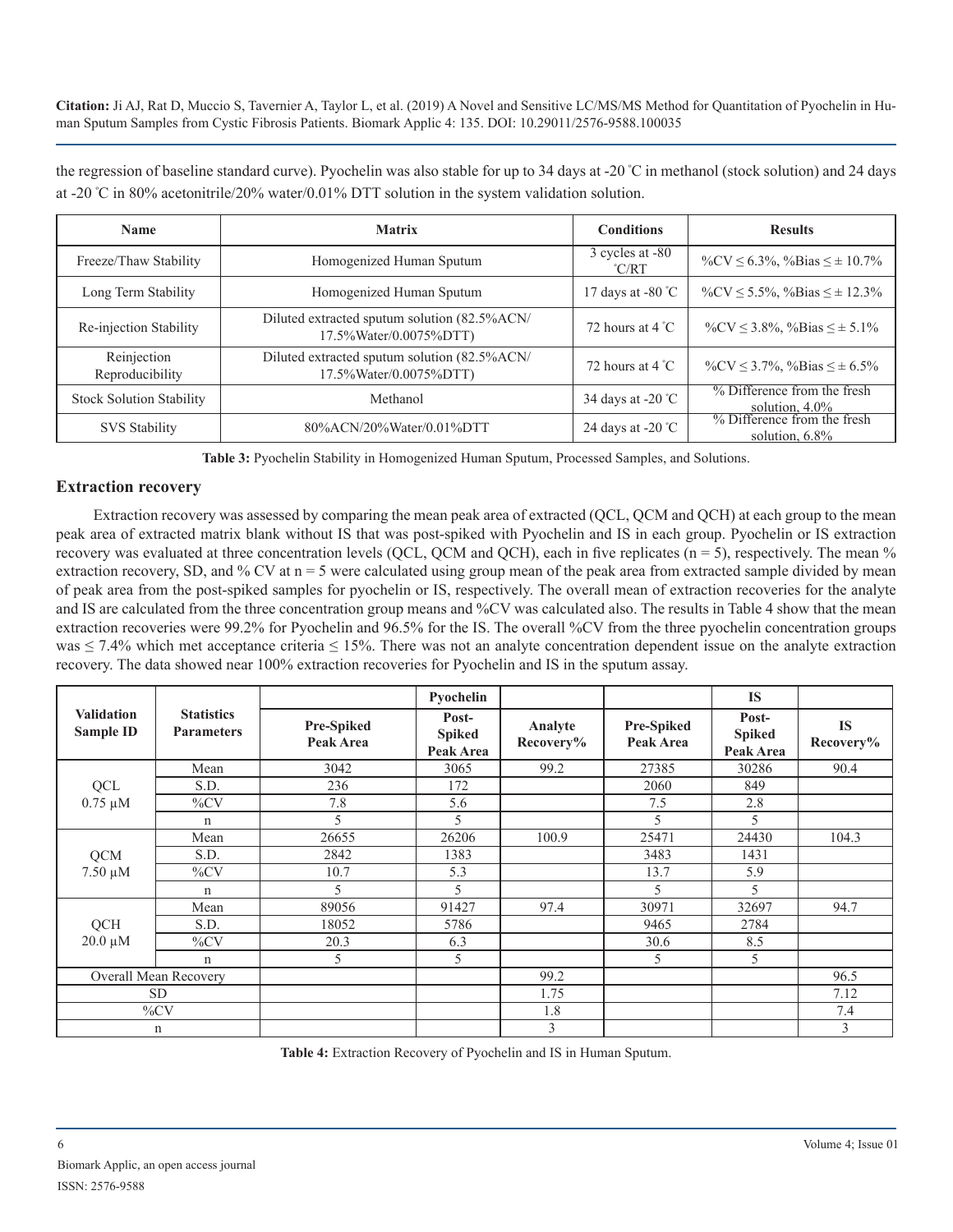It was observed  $\%$ CV  $>$  20% in two groups of peak area for Pyochelin and IS in QCH pre-spiked extraction group, it should not impact on pyochelin quantitation due to peak area ratio used for calculation of the analyte concentration. The stable labelled  ${}^{13}C_{4}$ <sup>-15</sup>N-pyochelin is used as internal standard for this method, which is very important to achieve the sputum mass spectrometry assay. An analog IS (2-(4-Fluorophenyl)-4-methyl-1,3-thaiazole-5-carboxylic acid, molecular weight 237.25) was used during the method development for sample extraction in early stage of method development when stable labelled internal standard was not available. The analog internal standard showed non-parallel extraction efficiency with Pyochelin.

Sputum is not a typical secreted fluid from normal subjects' respiratory system, therefore, it can be collected from respiratory disease patients only. Also, sputum is not a homogeneous liquid so that it makes analysis of pyochelin difficult. The key procedure of the extraction method was to homogenize heterogeneous human sputum to a more uniform liquid. We developed 1:1 (w/v) ratio of sputum weight to a volume of homogenizing solution (PBS Buffer (1×) with 0.1% (v/v) Tween® 20, 2% (w/v) BSA, 0.2% DTT) to reduce the viscosity of sputum first, then vigorously vortexed and incubated samples at RT on an orbital shaker for 45 minutes to make a homogenized sputum samples. The 0.2% DDT in homogenizing solution was for breaking down thiol bonds between pyochelin or pyoverdine and various proteins in the sputum.

The 0.1%Tween 20 was used for preventing adsorption of pyoverdine from the container walls which was necessary for the ELISA assay and incorporated because the same homogenized sputum sample was used for multiple bioanalyses and shared by different sites. Fortunately, due to the large dilution in our LC/MS/ MS assay extraction, the tween 20 (the suppression effect for mass spectrometer ionization) did not impact the LC/MS/MS quantitation of the analyte. The 2% BSA was for a better homogenization of sputum to a solution. After the sample tubes were vortexed and centrifuged, the supernatant of the homogenized sputum sample was stored at -80 °C for further protein precipitation extraction and LC/MS/MS analysis. During method development, we found that it was unsuccessful to use artificial sputum to prepare standard curve, because the extracted artificial sputum had a strong chromatographic interference and high viscosity so that the analytical column pressure was too high to operate. The reported analytical homogenization and extraction methods worked well for pyochelin quantitation without sacrificing LC pressure condition.

#### **Matrix effect**

Absolute matrix effect was assessed by comparing the peak area counts of post-extracted blank sputum to neat solution. Both post-extracted sputum and neat solution samples (100µL) were spiked with Pyochelin and IS (300 µL of 0.0114 µM pyochelin and 0.0946  $\mu$ M IS for QCL, 0.114  $\mu$ M pyochelin and 0.0946  $\mu$ M IS for QCM, and 0.303 µM pyochelin and 0.0946 µM IS for QCH) to reach theoretical concentration of extracted QCL, QCM or QCH in the solvent of 80% Acetonitrile, 20% Water, 0.01% DTT. The peak area counts of Pyochelin and IS in the corresponding postextracted sputum and neat solutions were evaluated for matrix effect. Absolute Matrix Effect (%) is calculated by subtracting mean neat solution peak area from the post-spiked QC peak area, then dividing by mean neat solution peak area, and finally multiplying 100. Table 5 showed that matrix effect was -5.6% for Pyochelin and -5.9 % for IS. The results indicate a minor ion suppression for both pyochelin and IS during mass spectrometry analysis. However, the level of suppression for Pyochelin and its stable labelled IS was consistent. Use of peak area ratio for quantitation compensates this suppression effect. The relative matrix effect assessment across multiple sputa was not evaluated in this method validation due to the rare matrix of sputa from cystic fibrosis patients.

|                        |                          | Pvochelin                         |                                                  |                              |                          | <b>IS</b>                                   |                                                  |                           |
|------------------------|--------------------------|-----------------------------------|--------------------------------------------------|------------------------------|--------------------------|---------------------------------------------|--------------------------------------------------|---------------------------|
| <b>Sample Name</b>     | Post-spiked<br>Peak Area | <b>Neat Solution</b><br>Peak Area | <b>Mean Neat</b><br><b>Solution</b><br>Peak Area | $\%$ Matrix<br><b>Effect</b> | Post-spiked<br>Peak Area | <b>Neat</b><br><b>Solution</b><br>Peak Area | <b>Mean Neat</b><br><b>Solution</b><br>Peak Area | % Matrix<br><b>Effect</b> |
| QCL<br>$(0.750 \mu M)$ | 10930                    | 11690                             | 11708                                            | $-6.6$                       | 80590                    | 88650                                       | 86678                                            | $-7.0$                    |
|                        | 11730                    | 11860                             |                                                  | 0.2                          | 84910                    | 86860                                       |                                                  | $-2.0$                    |
|                        | 10950                    | 12020                             |                                                  | $-6.5$                       | 83260                    | 87830                                       |                                                  | $-3.9$                    |
|                        | 11100                    | 12420                             |                                                  | $-5.2$                       | 79640                    | 87190                                       |                                                  | $-8.1$                    |
|                        | 11840                    | 10550                             |                                                  | 1.1                          | 83360                    | 82860                                       |                                                  | $-3.8$                    |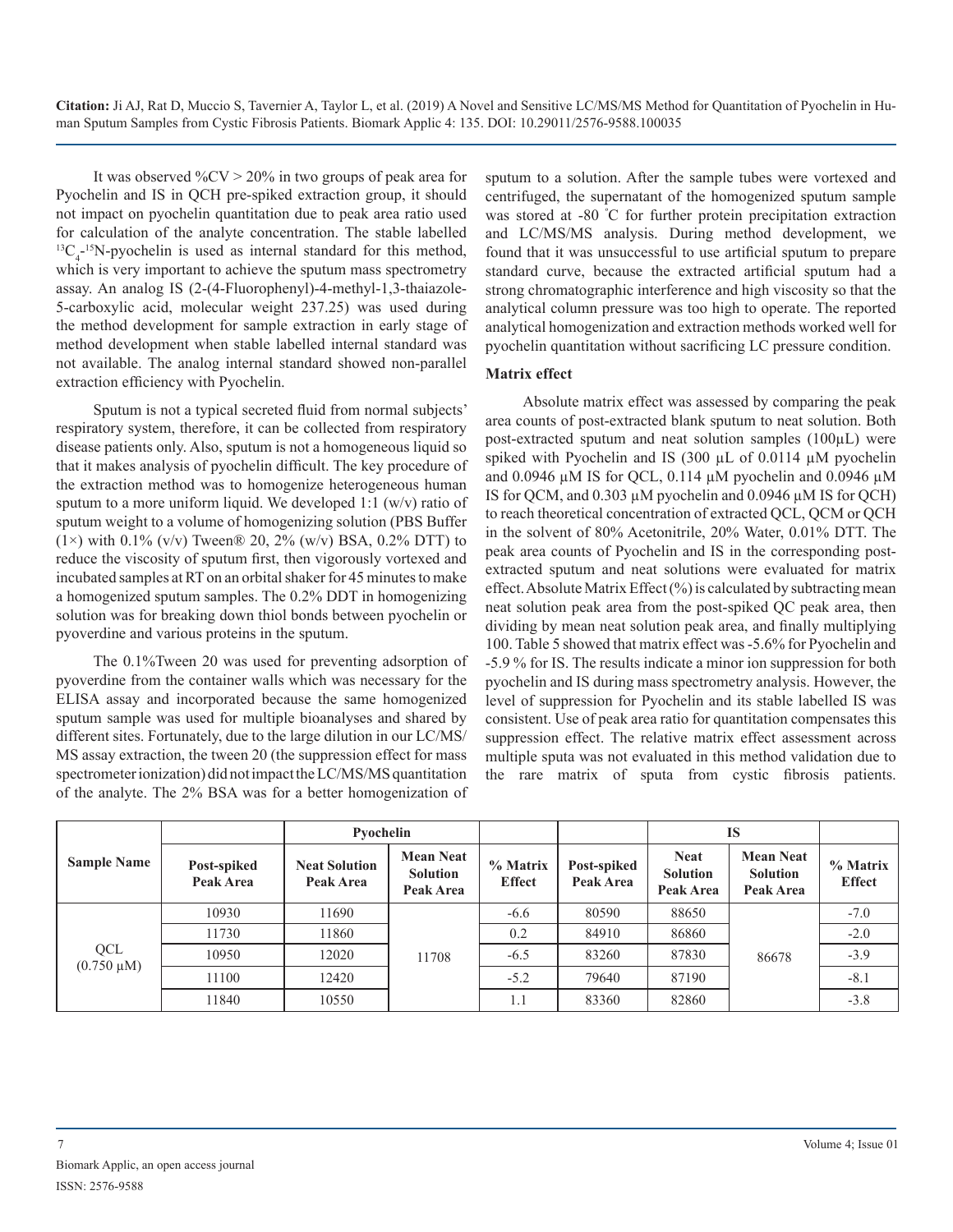| <b>QCM</b><br>$(7.50 \mu M)$ | 103000 | 109700 | 114200 | $-9.8$ | 82350 | 86720 | 88896 | $-7.4$ |
|------------------------------|--------|--------|--------|--------|-------|-------|-------|--------|
|                              | 105900 | 118200 |        | $-7.3$ | 83700 | 86310 |       | $-5.8$ |
|                              | 106900 | 114200 |        | $-6.4$ | 84040 | 88640 |       | $-5.5$ |
|                              | 105000 | 111200 |        | $-8.1$ | 81090 | 91120 |       | $-8.8$ |
|                              | 107800 | 117700 |        | $-5.6$ | 82070 | 91690 |       | $-7.7$ |
|                              | 289700 | 305200 | 312420 | $-7.3$ | 88070 | 96000 | 95166 | $-7.5$ |
|                              | 297600 | 308300 |        | $-4.7$ | 92500 | 92170 |       | $-2.8$ |
| QCH<br>$(20.0 \mu M)$        | 296400 | 306600 |        | $-5.1$ | 88670 | 95160 |       | $-6.8$ |
|                              | 290100 | 316700 |        | $-7.1$ | 88660 | 95210 |       | $-6.8$ |
|                              | 296400 | 325300 |        | $-5.1$ | 90300 | 97290 |       | $-5.1$ |
| %Overall Mean Matrix Effect  |        |        |        | $-5.6$ |       |       |       | $-5.9$ |

**Table 5:** Matrix Effect of Pyochelin and IS in Extracted Human Sputum.

# **Clinical application**

Using this reported analytical method, the concentrations of pyochelin from 26 cystic fibrosis patient samples were analyzed. The results are listed in Table 6. All 26 cystic fibrosis patient sputa from BioPartners Inc were cultured for *Pseudomonas aeruginosa* and other microbiology organism bacteria counts by the vender before the samples were received at our site. These bacteria counts are also reported with pyochelin results. There were 9 out of 26 sputum samples with detectable Pyochelin concentrations, among the 9 sputum lots, 5 sputum lots were above LLOQ using the validated method. The chromatograms of quantified pyochelin and detected pyochelin are showed in Figure 2. Our method was subsequently transferred to another site and partially validated using Qtrap-6500 mass spectrometer. The assay LLOQ was lowered to 30 nM which was 8.3 folds lower than reported LLOQ (0.250  $\mu$ M) in this article. Using the more sensitive mass spectrometer, the pyochelin concentration was quantified in sputa from cystic fibrosis patients (additional set of cystic fibrosis patient samples). These results were consistent with pyoverdine concentrations tested in the same sputa with *Pseudomonas aeruginosa* culture positive results (data not shown here).

| Sample #       | Sample Name            | Conc. $(\mu M)$ | <b>Comments</b>                                                                                                            |
|----------------|------------------------|-----------------|----------------------------------------------------------------------------------------------------------------------------|
|                | SPUTUM CF PATIENT 0910 | <b>BQL</b>      | NN - solitary; EA $9 \times 10^4$ cfu/ml; PA $5 \times 10^2$ cfu/ml; SA $5 \times 10^3$ cfu/ml; CA<br>$1\times10^4$ cfu/ml |
| 2              | SPUTUM CF PATIENT 0911 | <b>BQL</b>      | NN - solitary; SA $5 \times 10^5$ cfu/ml                                                                                   |
| 3              | SPUTUM CF PATIENT 0912 | <b>BQL</b>      | PA $1\times10^5$ cfu/ml; SA $1\times10^8$ cfu/ml                                                                           |
| $\overline{4}$ | SPUTUM CF PATIENT 0913 | <b>BQL</b>      | NN - solitary; SE - solitary; CA 5×10 cfu/ml                                                                               |
| $\overline{5}$ | SPUTUM CF PATIENT 0916 | <b>BQL</b>      | SA $1\times10^4$ cfu/ml; BHS (not group A) $1\times10^3$ cfu/ml                                                            |
| 6              | SPUTUM CF PATIENT 0918 | $BQL(0.110*)$   | PA $1\times10^8$ cfu/ml                                                                                                    |
| $\overline{7}$ | SPUTUM CF PATIENT 0919 | $BQL (0.209*)$  | NN - solitary; SVs - solitary; PA $5 \times 10^2$ cfu/ml; SA $1 \times 10^3$ cfu/ml; CA<br>$5\times10^2$ cfu/ml            |
| 8              | SPUTUM CF PATIENT 0921 | 0.284           | PA $1\times10^8$ cfu/ml; SA $5\times10^4$ cfu/ml                                                                           |
| 9              | SPUTUM CF PATIENT 0922 | 0.324           | PA $5\times10^6$ cfu/ml; SA $1\times10^8$ cfu/ml                                                                           |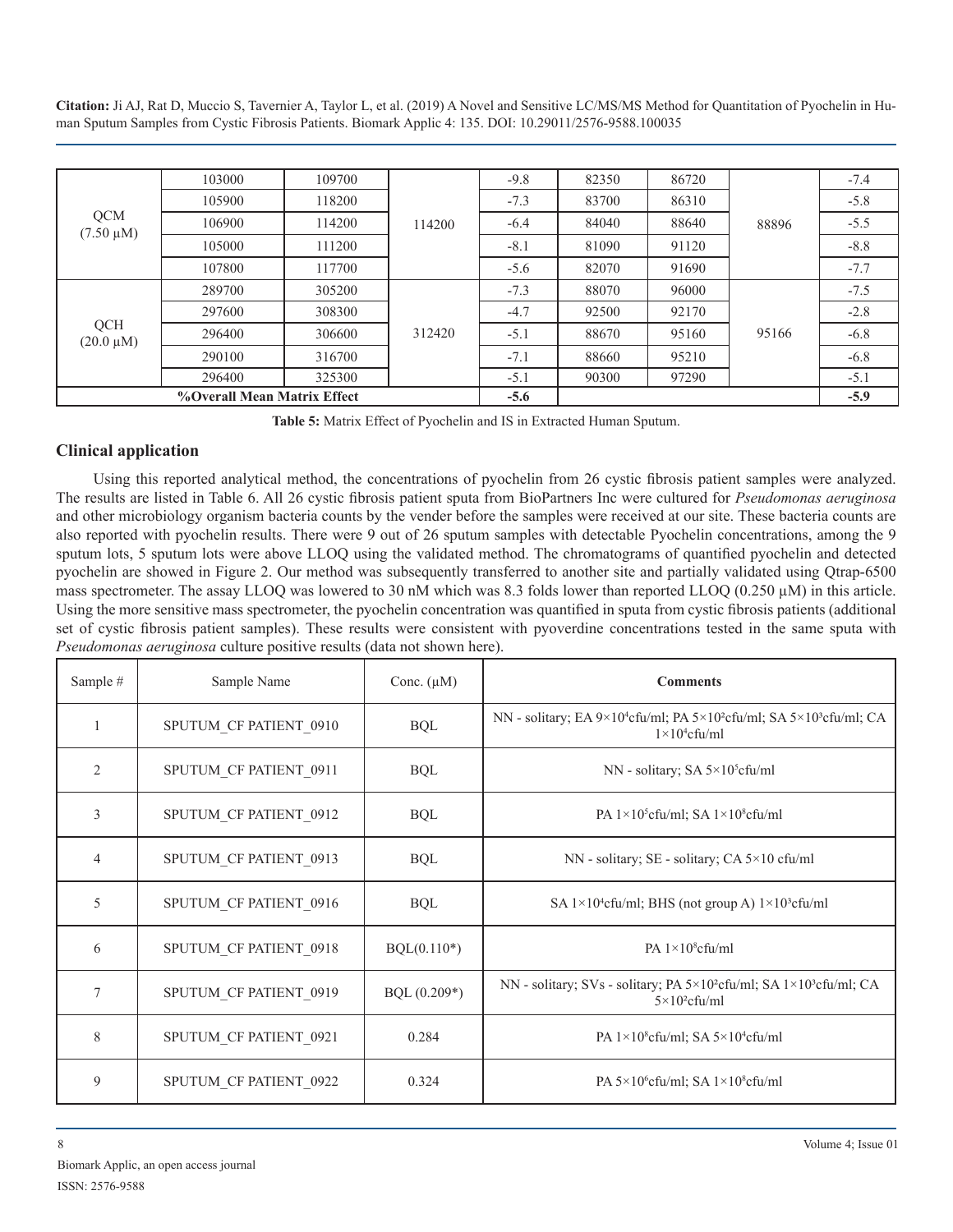| 10 | SPUTUM CF PATIENT 0935 | <b>BQL</b>     | PA 2×10 <sup>2</sup> cfu/ml; SAs 1×10 <sup>4</sup> cfu/ml                                                          |
|----|------------------------|----------------|--------------------------------------------------------------------------------------------------------------------|
| 11 | SPUTUM CF PATIENT 0936 | <b>BQL</b>     | SAH $1\times10^5$ cfu/ml; CA $1\times10^4$ cfu/ml                                                                  |
| 12 | SPUTUM CF PATIENT 0939 | $BQL (0.171*)$ | PA; SA                                                                                                             |
| 13 | SPUTUM CF PATIENT 0941 | <b>BQL</b>     | PA 1×10 <sup>8</sup> cfu/ml; SA 1×10 <sup>6</sup> cfu/ml                                                           |
| 14 | SPUTUM_CF PATIENT_0942 | 1.33           | PA 1×10 <sup>8</sup> cfu/ml; SA 1×10 <sup>8</sup> cfu/ml                                                           |
| 15 | SPUTUM CF PATIENT 0945 | $BQL(0.031*)$  | PA 10 <sup>8</sup> cfu/ml                                                                                          |
| 16 | SPUTUM_CF PATIENT_0946 | <b>BQL</b>     | CA and other Candida.nonalbicans 10 <sup>6</sup> cfu/ml; SA 10 <sup>8</sup> cfu/ml                                 |
| 17 | SPUTUM_CF PATIENT_0947 | <b>BQL</b>     | PA $1\times10^6$ cfu/ml; SA $10^8$ cfu/ml                                                                          |
| 18 | SPUTUM_CF PATIENT_0948 | <b>BQL</b>     | PA 1×10 <sup>8</sup> cfu/ml;SA 1×10 <sup>8</sup> cfu/ml                                                            |
| 19 | SPUTUM_CF PATIENT_0954 | 0.390          | PA1×10 <sup>6</sup> cfu/ml; CA 5×10 cfu/ml                                                                         |
| 20 | SPUTUM_CF PATIENT_0955 | 0.294          | PA 1×10 <sup>5</sup> cfu/ml                                                                                        |
| 21 | SPUTUM CF PATIENT 0956 | <b>BQL</b>     | PA 5×10 <sup>5</sup> cfu/ml; CA 5×10 <sup>2</sup> cfu/ml;EF 5×10 <sup>3</sup> cfu/ml;                              |
| 22 | SPUTUM CF PATIENT 0957 | <b>BQL</b>     | PA 5×10 <sup>3</sup> cfu/ml; CA 1×10 <sup>2</sup> cfu/ml; SA 1×10 <sup>3</sup> cfu/ml; EF 1×10 <sup>5</sup> cfu/ml |
| 23 | SPUTUM_CF PATIENT_0960 | <b>BQL</b>     | PA 5×10 <sup>5</sup> cfu/ml; SA1×10 <sup>4</sup> cfu/ml                                                            |
| 24 | SPUTUM_CF PATIENT_0970 | <b>BQL</b>     | SA 5×10 <sup>3</sup> cfu/ml; SV                                                                                    |
| 25 | SPUTUM_CF PATIENT_0971 | <b>BQL</b>     | CA 1×10 cfu/ml; EC 1×10 <sup>3</sup> cfu/ml; SA 5×10 <sup>3</sup> cfu/ml                                           |
| 26 | SPUTUM CF PATIENT 0973 | <b>BQL</b>     | PA 5×10 <sup>3</sup> cfu/ml; SA 5×10 <sup>3</sup> cfu/ml                                                           |
|    |                        |                |                                                                                                                    |

Note: \*Concentration level is below quantitation limit ( $\leq 0.250 \mu M$ , BQL).

BHS: *Beta-hemolytic streptococcus;* CA: *Candida albicans*; EC: *Enterobacter cloacae* ; EF: *Enterococcus faecium;* NN: *Nonpathogenic neisseria* ; PA: *Pseudomonas aeruginosa;* SA: *Staphylococcus aureus;* SAH: *Streptococcus a-haemolyticus;* SE: *Staphylococcus epidermidis;* SV: *Streptococcus viridans.*

**Table 6:** Pyochelin Concentration in Sputa of Cystic Fibrosis Patients.